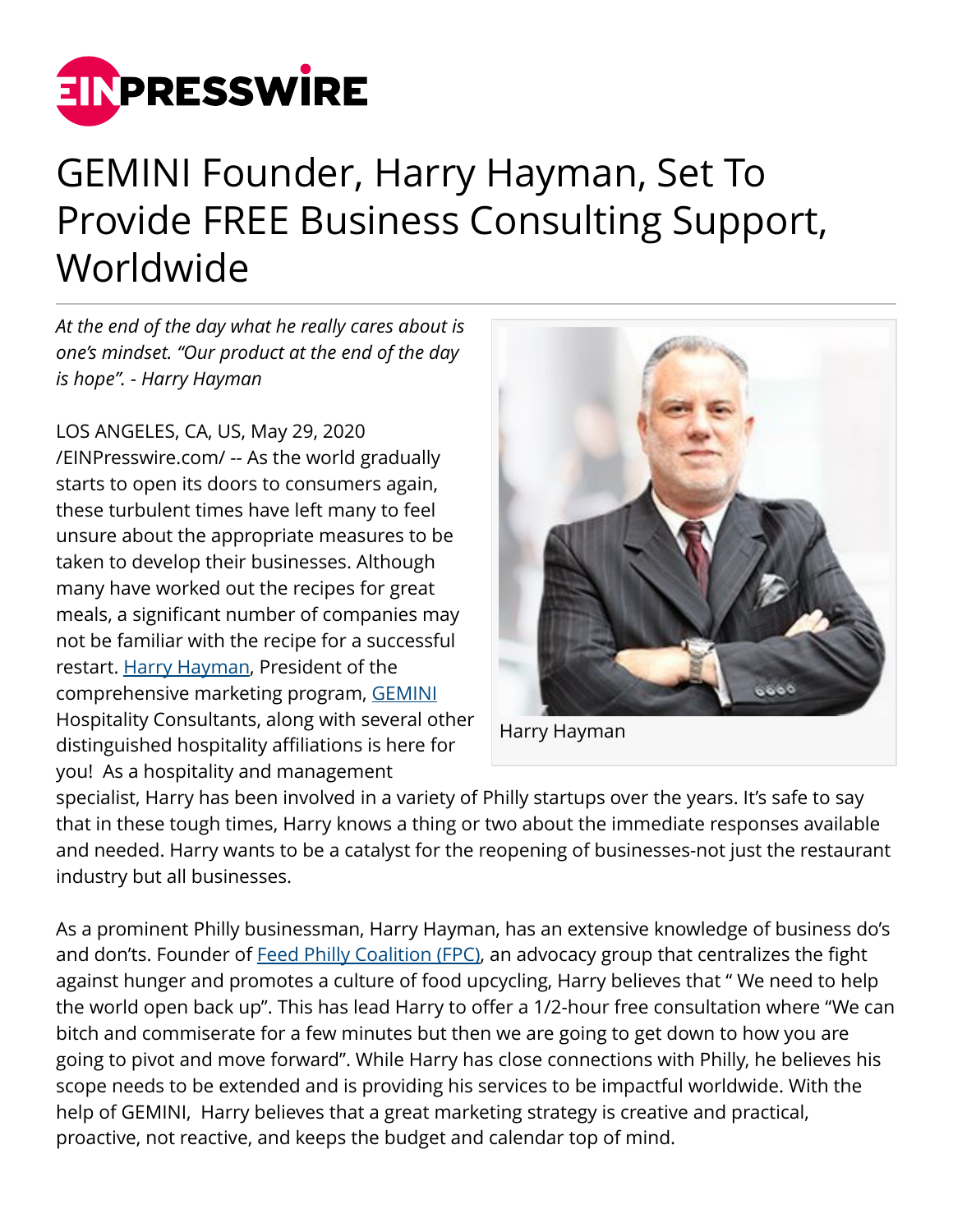Harry first made a name for himself in the restaurant and hospitality industries. His impressive resume of ventures has included the Bynum HOSPITALITY Group, Gemini Hospitality Consultants, EAST COAST SALOONS & RENEGADE TACOS, and has worked with VirusSafePro

([www.virussafepro.com\)](http://www.virussafepro.com), BestSeal ([www.thebestseal.com](http://www.thebestseal.com)) LifeAire, Kognition, Servesafe, SYSCO, and many others. Such years of experience have helped Harry to now offer a "complete solution" to the customer-facing companies.

While Harry's team provides "practical goods," at the end of the day what he really cares about is one's mindset. Harry states, "Our product at the end of the day is hope". Harry Hayman



currently participates in numerous forms of community involvement, including his frequent speaking engagements, the Feed Philly Coalition, and The Philadelphia Jazz Experience, which he founded and created.

To learn more about how Harry can help you and your needs, visit <https://www.geminihospitalityconsultants.com/>

Gemini Consulting 600 N Broad St. Suite 812 Philadelphia, PA

info@geminiconsulting.com (215) 406-0774

For more info on Harry, Call Michael on his cell at (310) 396-6090 and/or visit his website at <https://harryhayman.com/>

Harry Hayman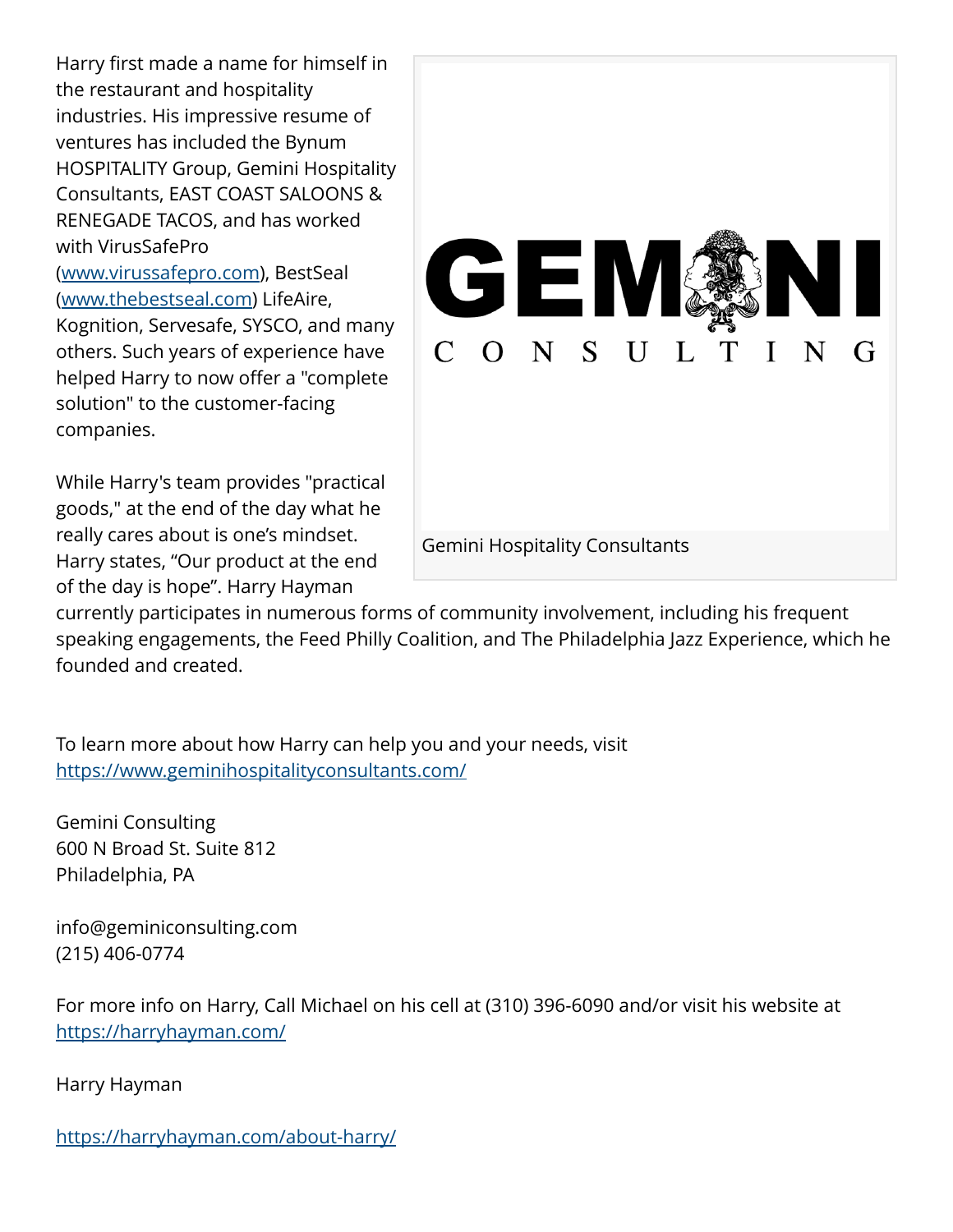Harry Hayman is a prominent figure in Philadelphia, known for his many business ventures and charitable causes. Harry first made a name for himself in the restaurant and hospitality industries with an impressive resume of ventures that includes the Bynum Hospitality Group, GEMINI Hospitality Consultants, EAST COAST Saloons & RENEGADE Tacos. Harry Hayman currently participates in numerous forms of community involvement, including his frequent speaking engagements, the Feed Philly Coalition and The Philadelphia Jazz Experience, which he founded. From an early age, Harry Hayman knew he wanted to be an entrepreneur. At age 17, he got his foot in the door of the bar business as a dish-washer in Washington, DC. Within the next couple of years, he would rise through the ranks and work just about every job you could think of in a bar. By 19, he started Presto! Design, marketing special events at local bars and restaurants.

While gaining real-world experience working in bars, he also pursued more traditional education. After attending Radnor High School, and then American University where he earned a B.A. in International Business and Finance, he wanted to prove to himself that he could get into the prestigious Wharton School of Business in Philadelphia. Harry spent a year at Wharton studying entrepreneurial management with a minor in English, and then took a leave of absence to expand the Bynum Hospitality Group's operations and proceeded to open several new places. He was still a long way off from his future at EAST COAST Saloons, but his path lay clear before him. By now, he was ready to truly break out on his own as an entrepreneur. He founded GEMINI Hospitality Consultants, bringing with him many of the lessons and experience he'd learned from the restaurant industry.

With the passing decades, Harry gained experience in the fields of brand activation, charity, entrepreneurship, management, and marketing promotions, building his reputation for innovation and professionalism in the hospitality and entertainment industries. GEMINI continues to be a leader in consulting, helping those who want to enter into the restaurant industry get a handle on strategies for marketing and growth. Harry, meanwhile, continues to spend much of his time involved in community organizations, including speaking engagements and other activities. From dish-washer to consulting other entrepreneurs on how to get their business dreams off the ground, Harry Hayman has done it all.

Michael Levine Michael Levine Media 310-396-6090 [email us here](http://www.einpresswire.com/contact_author/2859254)

This press release can be viewed online at: <https://www.einpresswire.com/article/518125292>

EIN Presswire's priority is source transparency. We do not allow opaque clients, and our editors try to be careful about weeding out false and misleading content. As a user, if you see something we have missed, please do bring it to our attention. Your help is welcome. EIN Presswire, Everyone's Internet News Presswire™, tries to define some of the boundaries that are reasonable in today's world. Please see our [Editorial Guidelines](https://www.einpresswire.com/editorial-guidelines) for more information.